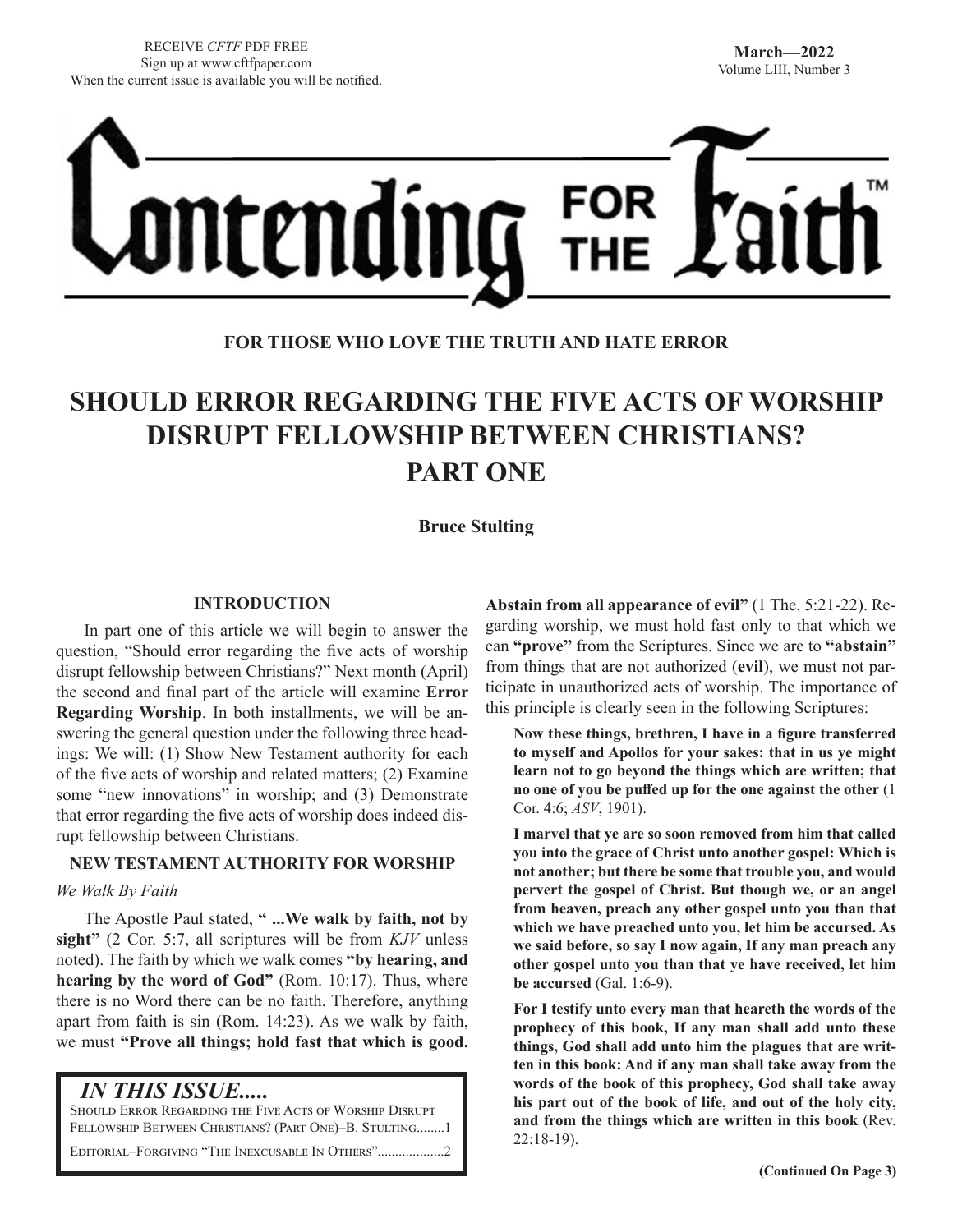

# **David P. Brown, Editor and Publisher dpbcftf@gmail.com**

*COMMUNICATIONS received by CONTENDING FOR THE FAITH and/or its Editor are viewed as intended FOR PUBLICATION unless otherwise stated. Whereas we respect confidential information, so described, everything else sent to us we are free to publish without further permission being necessary. Anything sent to us NOT for publication, please indicate this clearly when you write. Please address such letters directly to the Editor David P. Brown, 25403 Lacewood Dr. 77373 or dpbcftf@gmail.com. Telephone: (281) 350-5516.*

## *FREE—FREE—FREE—FREE—FREE—FREE*

*To receive CFTF free, go to www.cftfpaper.com and sign up. Once done, you will be notified when the current issue is available. It will be in the form of a PDF document that can be printed, and forwarded to friends.*

#### **SUBSCRIPTION RATES FOR THE PAPER EDITION**

*Single Print Subs: One Year, \$25.00; Two Years, \$45.00. NO REFUNDS FOR CANCELLATIONS OF PRINT SUBSCRIPTIONS.*

# **ADVERTISING POLICY & RATES**

*CONTENDING FOR THE FAITH exists to defend the gospel (Philippians 1:7,17) and refute error (Jude 3). Therefore, we advertise only what is authorized by the Bible (Colossians 3:17). We will not knowingly advertise anything to the contrary and reserve the right to refuse any advertisement.*

*All setups and layouts of advertisements will be done by CONTENDING FOR THE FAITH. A one-time setup and layout fee for each advertisement will be charged if such setup or layout*  is needful. Setup and layout fees are in addition to the cost of *the space purchased for advertisement. No major changes will be made without customer approval.*

*All advertisements must be in our hands no later than one month preceding the publishing of the issue of the journal in which you desire your advertisement to appear. To avoid being charged for the following month, ads must be canceled by the first of the month. We appreciate your understanding of and cooperation with our advertising policy.*

*MAIL ALL SUBSCRIPTIONS, ADVERTISEMENTS, AND LET-TERS TO THE EDITOR, 25403 Lancewood DR, Spring, Texas 77373. COST OF SPACE FOR ADS: Back page, \$300.00; full page, \$300.00; half page, \$175.00; quarter page, \$90.00; less than quarter page, \$18.00 per column-inch. CLASSIFIED ADS: \$2.00 per line per month. SETUP AND LAYOUT FEES: Full page, \$50.00; half page, \$35.00; anything under a half page, \$20.00.*

*CONTENDING FOR THE FAITH is published bimonthly. 25403 Lancewood Dr., Spring, Texas 77373 Telephone: (281) 350-5516.*

> **Ira Y. Rice, Jr., Founder August 3, 1917–October 10, 2001**

# *Editorial...*

# **FORGIVING THE "INEXCUSABLE IN OTHERS"**

C. S. Lewis wrote, "To be a Christian means to forgive the inexcusable in others because God has forgiven the inexcusable in you." The sad part about Lewis' comment is that Lewis himself did not know how, when, and on what terms God forgives anyone of anything whether it concerns when one becomes a Christian or at what point God forgives the sin(s) of one of His erring children. Lewis was a member of the Church of England and, believing its doctrines, was blind to the gospel plan of salvation and the New Testament church. Please consider the following remarks concerning the previous C. S. Lewis quotation.

I have and do long to "forgive the inexcusable in others because God has forgiven the inexcusable in me." However, God forgave "the inexcusable in me" only when I believed and obeyed His Will (Rom. 6:17, 18). In becoming a Christian, obedience requires all to believe that Jesus Christ is the only Begotten Son of God (John 8:24; Rom. 10:17; Heb. 11:6). Having believed in Christ, all are commanded to repent of their sins (to use Lewis' terms that which is "inexcusable in me") (Acts 17:30). Repentance is the breaking down of one's stubborn will, the seat of all sin and rebellion against God. Having repented, one ceases the habitual, purposed practice of sin. Having died to sin at repentance, one now purposes to habitually obey God in all things for the rest of one's life. Thus, one is scripturally qualified to be immersed in water by the authority of Christ into the name of the Father, Son, and Holy Spirit for or unto the remission of one's sins (Mark 16:16; Mat. 28:18-20; Acts 2:38, 42, 47; 10:47; 22:16; Gal. 3:26, 27; Rom. 6:3, 4,17, 18; Col. 2:12; 1 Pet. 3:21). Only then is one saved from one's alien sins (the "inexcusable" is forgiven). At that point one becomes a Christian.

Jesus continues to forgive members of His church as they walk in the light as He is in the light (1 John 1:7; See Acts 2:42 regarding what it means to **"walk in the light"**). Indeed, concerning Christians, John wrote, **"If we confess our sins, he is faithful and just to forgive us our sins, and to cleanse us from all unrighteousness"** (1 John 1:9). This is God's second law of pardon for the child of God—repentance, confession of one's sin(s), and prayer to God for forgiveness (Acts 8:18-24).

When on the cross Christ cried out to God for Him to forgive those who crucified Him because they did not know what they were doing; that prayer was not answered the moment Jesus spoke those words. However, in Jerusalem on the first Pentecost following the resurrection of Christ, our Lord's plea to God on behalf of those sinners who killed Him was answered. It took place when they were pricked in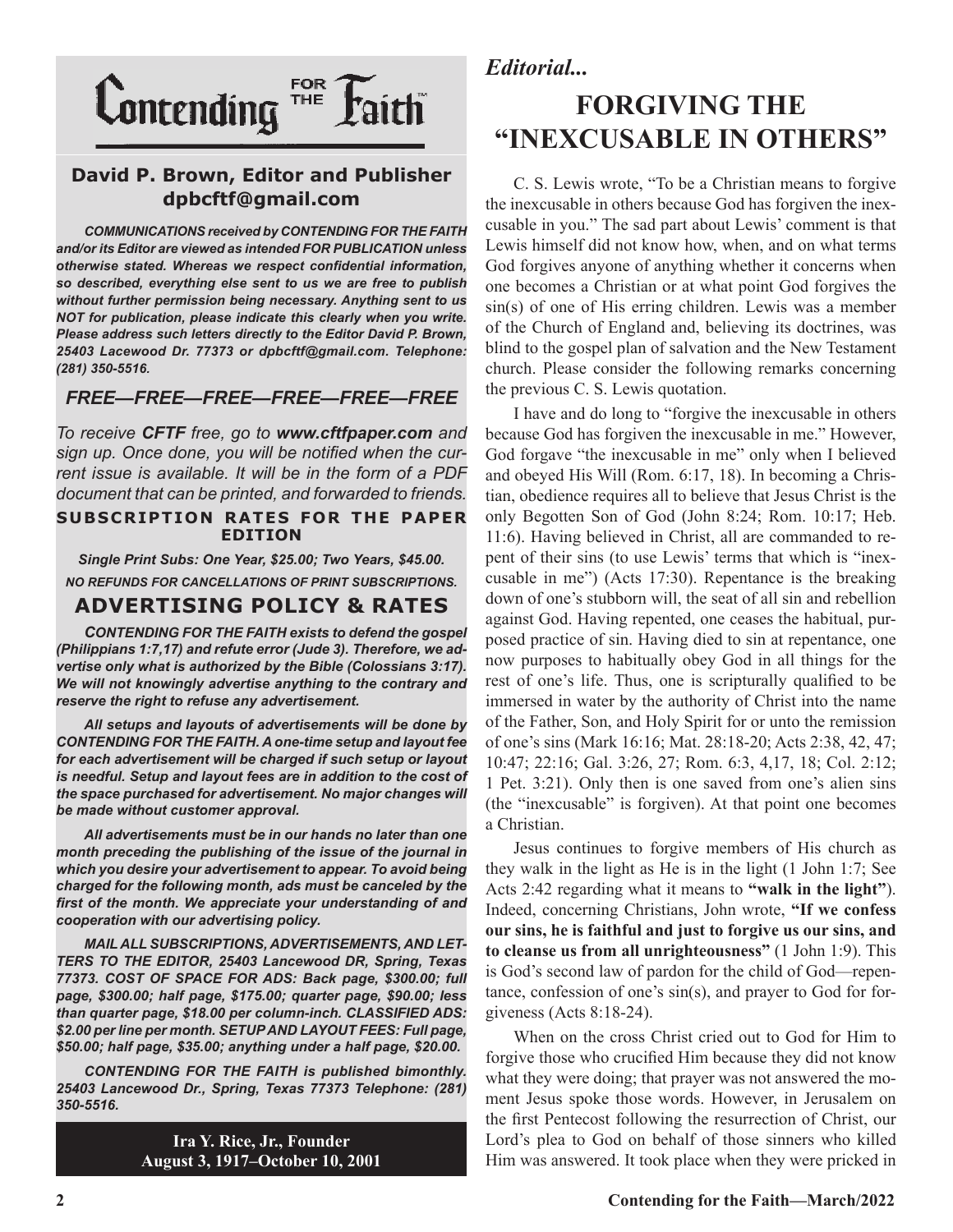their hearts by the gospel message (Rom. 1:16), repented of their sins, and were baptized for the remission of those sins (Acts 2:37, 38; 41).

No matter how strong my desire and willingness is to "forgive the inexcusable in others," whether they need to become Christians, or they are erring children of God, such does not rule out the need for "others" to "save themselves" by believing and obeying the gospel of Christ, God's power

#### **(Continued From Page 1)**

We conclude that all who would go beyond, fall short of, seek to change, disregard, or attempt to make substitution with regard to the Scriptures, stand condemned before God.

Regarding the foregoing principle, we understand that "The Scriptures teach that in Christian work and worship we must do only that which is authorized by the Word of God" (Deaver, 35). We must not go beyond or fall short of the teaching of the New Testament. We must not allow what God condemns, nor should we condemn what God allows.

#### *Worship Has Always Been Regulated*

From the earliest days of creation, worship has been an important part of man's life. The first recorded example of worship is found in Genesis chapter four where we read that Cain and Abel gave a portion of their goods to God. Jehovah has no need of the items brought, but desired the attitude that was to accompany such devotion. Of the two offerings, Abel's was acceptable to God and Cain's was not (Gen. 4:5). The difference is that Abel acted by faith and Cain did not (Heb. 11:4). Thus, we see worship has always been regulated. From the fact that Cain's sacrifice was rejected, we learn the following truths:

1. Everything we do is not worship.

2. God has not left it up to man to determine what to offer God as worship.

3. Just because something is intended to be worship does not make it worship.

4. Sincerity in worship is necessary, but not sufficient to guarantee that one's worship will be acceptable to God.

5. All acts of devotion directed toward God are not necessarily worship.

6. To offer anything to God as worship that is not authorized by God is sin.

Based on the fact that Abel's sacrifice was acceptable to God, we learn the following truths:

1. Only specific acts authorized by God are considered worship.

2. God has always determined what constitutes worship.

3. Only when God authorizes an act does that act become an act of worship.

to save (Acts 2:40; Rom. 1:16; 1 Cor. 15:1-4; 1 John 1:9; Acts 8:18-24). Whether pertaining to one becoming a Christian or a church member needing forgiveness of sin(s), God cannot do so when those "others" refuse to repent of their "inexcusable" sins, obeying the gospel of Christ as such pertains to their given spiritual needs.

#### **—David P. Brown, Editor**

4. When one sincerely offers authorized acts of worship to God, He is pleased.

5. All authorized acts of devotion directed toward God are acts of worship.

6. To worship according to God's divine pattern is righteous.

Thus, it behooves us to discover what worship means and how it is to be conducted. Furthermore, we should inquire as to the object or focus of our worship. Our English word *worship* is defined as "reverence offered a divine being or supernatural power; also: an act of expressing such reverence" (*Merriam-Webster Dictionary*).

Concerning worship Jesus said:

**But the hour cometh and now is, when the true worshippers shall worship the Father in spirit and in truth: for the Father seeketh such to worship him. God is a Spirit: and they that worship him must worship him in spirit and in truth** (John 4:23-24).

From this text we learn that worship consists of the proper object of worship (**"God"**), the proper attitude of worship (**"in spirit"**), and the proper acts of worship (**"in truth"**). If the "right acts" are done, with an improper attitude, then the worship is not acceptable to God (cf. Isa. 1:11-15; Amos 5:21-27; Mat. 6:5). If the right "attitude" is present, but the wrong acts are done, then the worship is not acceptable to God (cf. Acts 17:22-23; Col. 2:18-23). Furthermore, if the right acts are offered with the proper attitude, but to the wrong object, then worship is not acceptable to God. Based upon this text we may define worship as "an act or series of acts that are authorized by God and directed to Him and are characterized by an attitude of reverence and motivated by love." Since these acts are addressed to God they must involve purpose and intent to worship. Also, these acts are to be performed by **"true worshipers."** Therefore, these acts of worship must be performed by a faithful servant of God if they are to bring honor to Him and bless the worshiper. Our discussion of worship will deal primarily with the collective worship of the saints on the Lord's Day. To ascertain what acts are approved of God in worship, one must examine the total teaching of the New Testament regarding worship. With this in mind, we offer the following proposition: "The New Testament authorizes only singing, praying, teaching,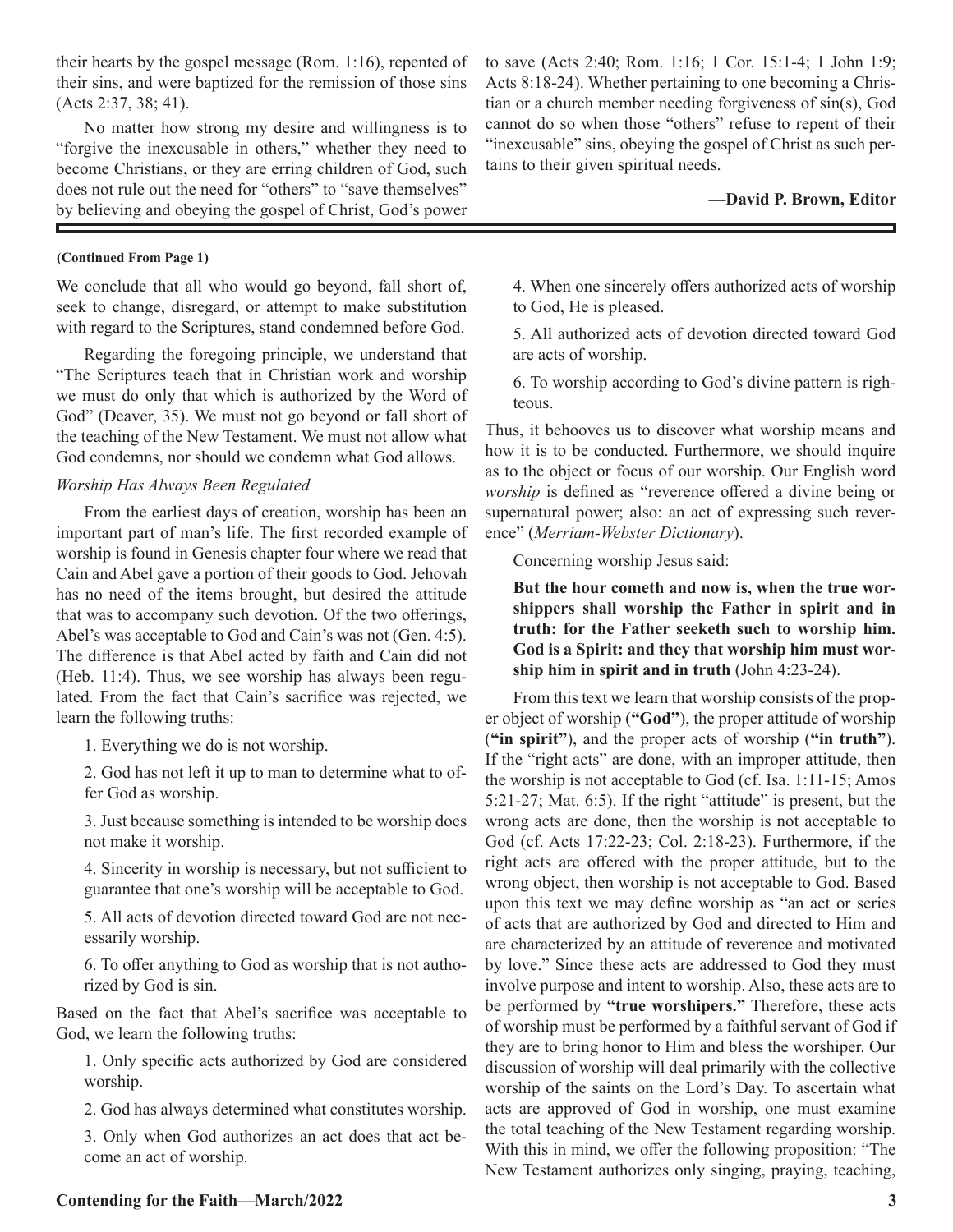giving, and partaking of the Lord's Supper as acceptable acts of worship." As proof of this proposition, we offer the following syllogism:

**MAJOR PREMISE:** All total situations the component parts of which are scriptural are total situations that are scriptural.

**MINOR PREMISE:** The total situation described by the proposition "The New Testament authorizes only singing, praying, teaching, giving, and partaking of the Lord's Supper as acceptable acts of worship" is a total situation the component parts of which are scriptural.

**CONCLUSION:** Therefore, the total situation described by the proposition, "The New Testament authorizes only singing, praying, teaching, giving, and partaking of the Lord's Supper as acceptable acts of worship" is scriptural.

The major premise of this proposition is self-evident and cannot be rationally denied. The minor premise is also true because the New Testament authorizes one to sing (Eph. 5:18-19; Col. 3:16), to pray (Acts 2:42; 1 Tim. 2:8), to teach (Acts 2:42; 20:7), to give on the first day of the week (1 Cor. 16:1-2), and to partake of the Lord's Supper every first day of the week (Acts 2:42; 20:7) as acts of worship.

The fact that God requires specific acts of worship should not be surprising because God-approved worship has always required specific action (cf. Gen. 22:5; Jud. 7:15; 1 Sam. 1:19; 2 Sam. 12:20; Isa. 66:23; Zec. 14:16; Mat. 2:2; 15:25; Acts 8:27; 24:11; Rev. 3:9; 15:4). Only when one has the proper attitude (**"in spirit"**) and does the proper acts (**"in truth"**) that are directed to the proper object (**God**) can his or her worship be acceptable to God. One must never violate the Laws of God regarding worship, nor should one make laws that God has not made. Since true worship is essential to our pleasing God, we must determine how the Bible authorizes.

### **HOW TO ESTABLISH BIBLICAL AUTHORITY1**

## *Matters of Obligation and Option*

At the beginning of this part of our study, we will note that there are two basic types of authorized actions. Some actions and beliefs are matters of obligation—they are things that must be done if one is to please God. Thus, when God demands (through His Word) that man is to take a specific course of action, He thereby authorizes man to undertake that action. The fact that God does make demands upon man and holds man accountable for his actions (Rom. 14:21; 2 Cor. 4:7; Acts 17:30-31) implies that some authorized matters are matters of obligation.

On the other hand, there are authorized matters that are optional. In such optional matters, man is given liberty to choose between several equally acceptable courses of actions, each of which are authorized by God. Since such actions are authorized in the sense that they may be done, man is left to his own discretion to decide whether or not to do them. Only by careful consideration of the totality of the Biblical teaching on a subject can one determine which authorized actions are obligatory and which are optional.

## *Explicit and Implicit*

Everything the Bible teaches is done either "explicitly" or "implicitly." By explicit, we mean teaching that is directly stated—in just so many words. The statements and propositions of the Bible are explicit statements. Such plain statements set forth the teaching in a very clear and straightforward manner. Implicit teaching is that which is not directly stated, but is understood from things that are directly stated. Thus, implicit teaching is deduced from things that are directly stated. It is imperative for us to understand that implicit teaching is just as authoritative as explicit teaching. What God teaches implicitly is just as authoritative as what He teaches explicitly from direct statements. Therefore, explicit and implicit teachings are of equal value.

## *Command, Example, and Inference*

It is necessary in our discussion to determine how the Bible, explicitly and implicitly, authorizes our beliefs and actions whether they are obligatory or optional. It has been generally accepted in past times, that the Bible authorizes by (1) Command; (2) Example; and (3) Inference. While these categories are basically true, I believe they need to be more precisely stated. A more accurate way to convey the meaning of each category would be: (1) Direct Statement; (2) Approved Example; and (3) Implication. Biblical authorization is obtained through one of these three ways.

*The Bible authorizes actions through direct statements.*  While the Bible does authorize through commands, this is too limited. A command is only a small part of a broader category know as "direct statements." We recognize that a command (which is a direct statement) does authorize. However, there are other direct statements (which are not commands) that also authorize. There are several different types of direct statements. One type of direct statement that the Bible uses to authorize our beliefs and/or actions is a "declarative statement." In giving the great commission, Jesus said, **"He that believeth and is baptized shall be saved"** (Mark 16:16). This is not a command, but rather it is a statement of fact. Thus, it is a "declarative statement." From this verse we are authorized to teach, (1) Salvation is an individual choice; (2) Faith precedes baptism and salvation; (3) Baptism follows faith and precedes salvation; and (4) Faith and baptism are equally important in relation to salvation. There are many such "declarative statements" in the Bible. As noted above, the Bible authorizes by command, which is in general a direct statement, but more specifically it is an "imperative statement." When Peter used an "imperative statement" when he commanded, **"Repent, and be baptized every one of you in the name of Jesus Christ for the remission of**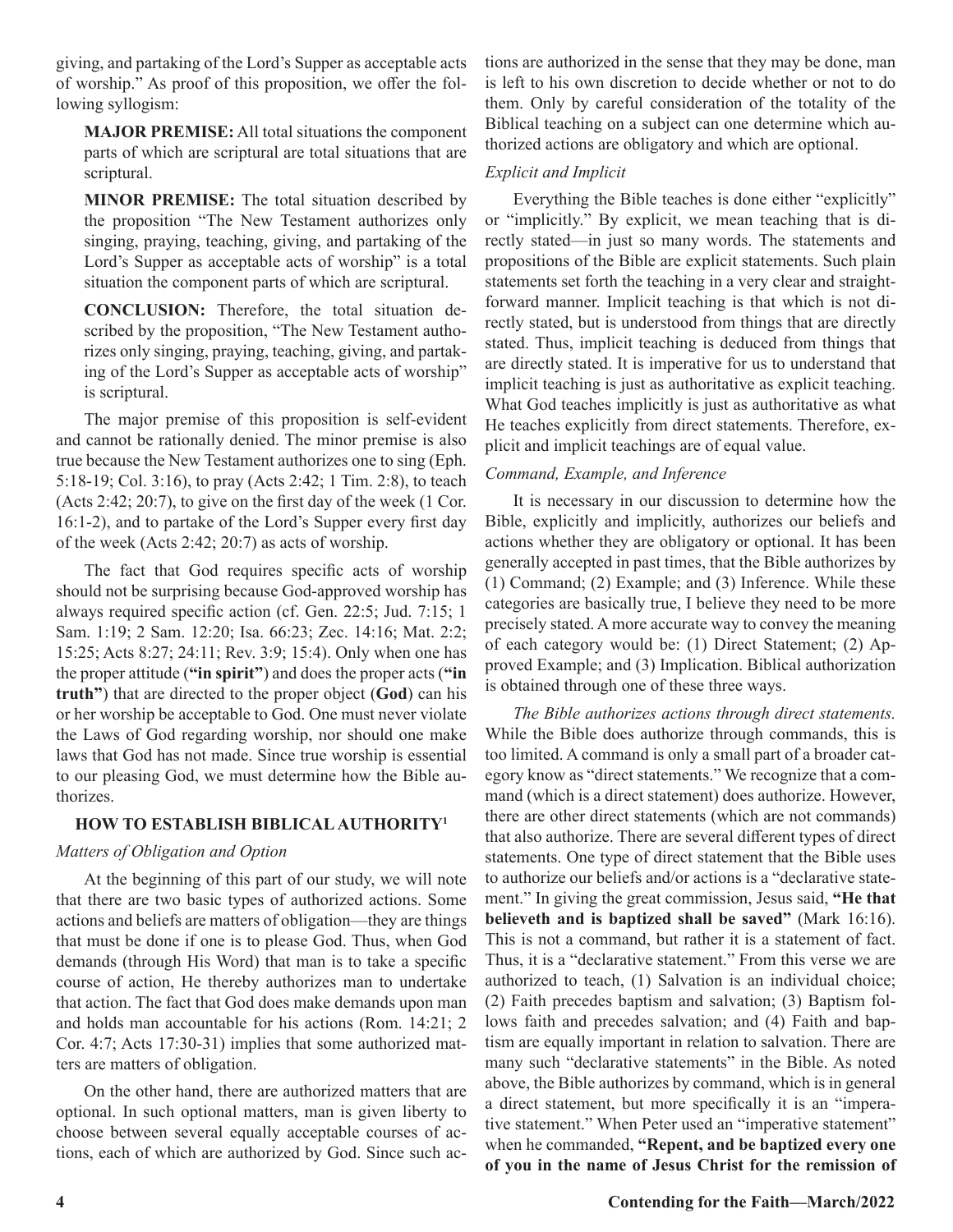**sins"** (Acts 2:38). Such statements authorize those, to whom they are directed, to act in harmony with their specific demands.

The Bible uses "interrogative statements" (questions) to authorize beliefs and/or actions. Paul asked, **"Is Christ divided?"** (1 Cor. 1:13). From the context of this question we learn that Christ is not divided. Thus, we are authorized to believe and act in accordance with this basic truth that is revealed by this question.

Another type of direct statement used to establish Biblical authority is "hortatory statements." These are statements of exhortation. When we read where Christians are exhorted to pursue a particular course of action, it is clear that God approves of the action. Thus, the action is authorized. Paul's exhortation to **"go on unto perfection"** (Heb. 6:1) is an example of this type a "hortatory statement."

The last category of direct statements is "optative statement." This type of statement expresses a desire or wish. Paul's statement, **"God forbid!"** is an example of an "optative statement" (Rom. 6:2). From this statement, we are authorized to believe and teach that we should not continue in sin that grace may abound (cf. Rom. 6:1-2).

These five different types of statements are examples of direct statements. For further study on direct statements the reader is encouraged to read Roy Deaver's book, *Ascertaining Bible Authority*. In this book, brother Deaver discusses eleven different types of direct statements and how they relate to Bible authority (Deaver, 59-60). Thus, to say that the Bible authorized by "command only" is to disregard ten other types of direct statements.

*The Bible authorizes by accounts of approved actions.*  To say that some things are authorized by example is somewhat imprecise. Remember, scriptural authorization indicates sanction, direction, or permission of a particular belief and/or action. While some examples in the Bible do provide authorization, all do not. Only accounts of approved actions can serve as proper examples and authorize the faith and practice of Christians. When, then, does the Bible account of an action constitute an example?

There are at least five different types of examples of action found in the Scriptures. They are: (1) Actions that are sinful— Mat. 26:69-74, Peter denied Christ; (2) Actions that are optional and temporary—Acts 2:9, preaching to the Jews only; (3) Actions that were optional and permanent—Acts 13:4, traveling by boat to preach the gospel; (4) Actions that were obligatory and temporary—Acts 8:4, confirming the Word by signs; and (5) Actions that were obligatory and permanent—Acts 8:26ff, baptism is a burial. Obviously, sinful actions cannot serve as authoritative examples. Of the remaining four types of examples, only those actions that are optional/permanent and obligatory/permanent constitute examples that are authoritative. This reflects the point we

made earlier about obligatory/optional matters. Thus, some things are examples in the sense that they may be done and some things are examples in the sense that they must be done. Therefore, "when we find the Bible account of an action (1) which was manifestly right within itself; (2) which was either optional or obligatory; and (3) which related to a permanent part of Christianity—then we have authority for imitating that action" (Deaver, 55).

Before leaving our discussion of examples, we must point out that an example does not exclude. We are commanded to **"Go ye into all the world, and preach the gospel to every creature"** (Mark 16:15). In carrying out this command, we have an example of the Apostle Paul traveling by boat. This example of travel by boat does not exclude travel by car today. The obligation is to **"go."** However, the method of going is optional. Later, we will see an example of this principle when we discuss the Lord's Supper. "Determining when the account of an action constitutes an example requires (1) application of the principles of Biblical HERMENEUTICS, (2) application of the principles of LOGIC, and (3) due consideration of the TOTALITY of the Bible teaching with regard to the subject at hand" (55).

The Bible authorizes by implication. The term "necessary" in connection with "implication" or "inference" is redundant since every implication is necessary. If something is truly implied from the available evidence, then the inferences we draw are by nature "necessary." To say that an action, fact, or teaching is implied, is to say that it is required or demanded by the available evidence. This method of ascertaining Bible authority relates to the "explicit" and "implicit" statements/teaching that we discussed earlier. When the Bible, through a direct statement, absolutely demands (i.e. implies) some non-explicit conclusion, the truth and validity of that conclusion is just as valid in force as any direct Biblical statement. Brother Deaver gives the following example of authority by implication:

For example, I am authorized to teach that, in his becoming a Christian Saul of Tarsus repented of his sins. But, we have no explicit statement that he repented. We reason as follows: If (A) it is the case that no person can become a Christian without repenting of his sins; and if (B) it is the case that Saul of Tarsus did become a Christian; then (C) it is the case that Saul of Tarsus, in becoming a Christian, did repent of his sins. We affirm the (A) and would set out the proof. We affirm the (B) and would set out the proof. This would give us the truthfulness of the conjunction made up of conjuncts A and B. Therefore, (C)—it is the case that Saul of Tarsus, in becoming a Christian, did repent of his sins. But this fact is taught IMPLICITY, not EXPLICITLY (58).

This illustrates "implication." That which we know by "implication" is just as true, just as factual, and just as authoritative as those things that we can know "explicitly" (directly stated). It is authoritative, not because we inferred it, but because God implied it.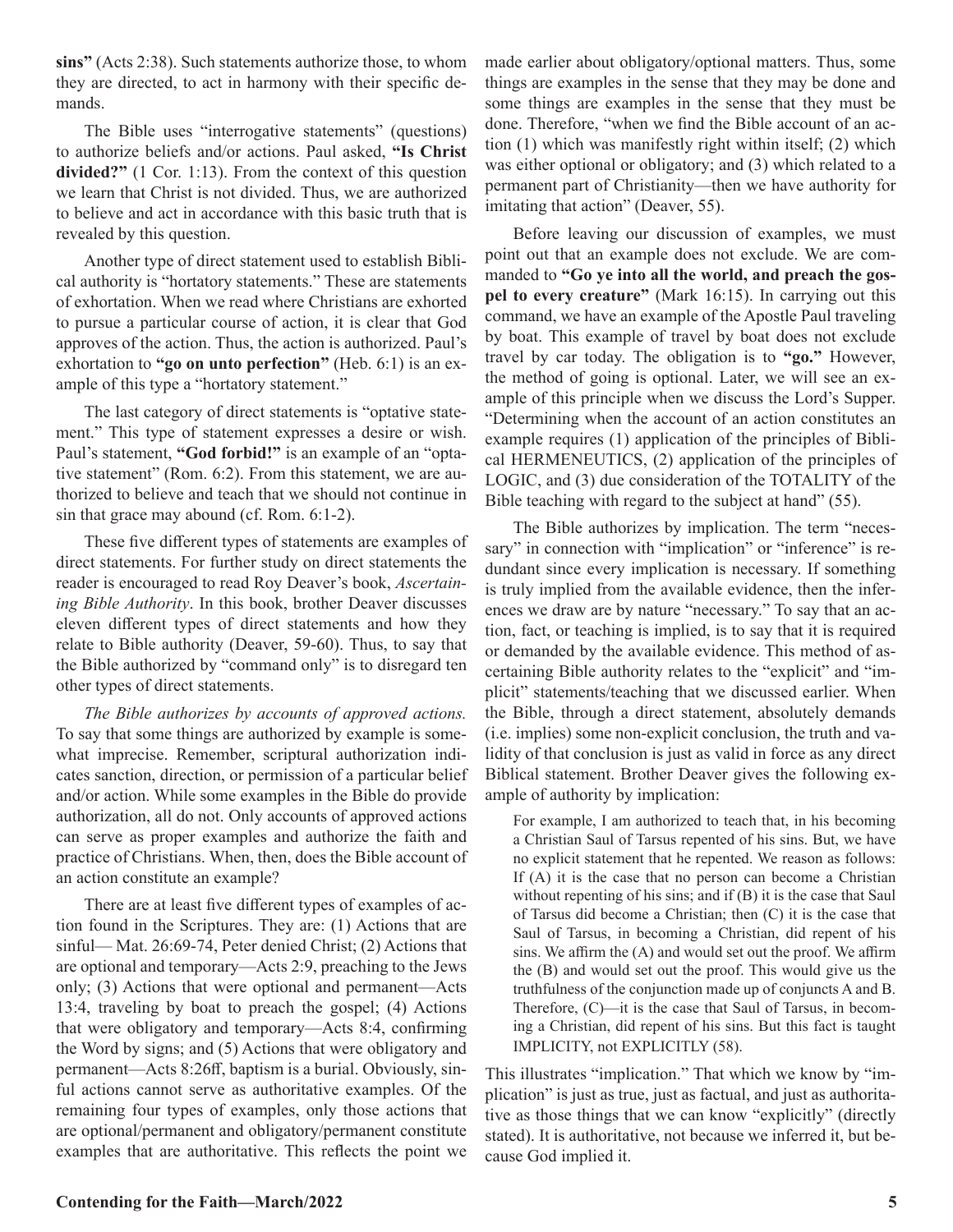#### *Expedient Matters*

Before leaving our general topic of "How To Establish Biblical Authority," we need to give some attention to matters of expediency. In carrying out our obligations, there is an area of expediency. In fact, every obligation God ever gave involved expediency. The area of expediency involves human judgment. Whenever God specifies an obligation, but does not specify the details of how to meet the obligation, then we are authorized to use human judgment to determine the best (most expedient) way to meet the obligation.

Expedient actions are those that are advantageous. Thus, there is no expediency if there is no advantage. "We must keep in mind that there is NO EXPEDIENCY where there is NO OBLIGATION. I cannot seek to justify thus and so by arbitrarily calling it an "expedient." The failure to recognize and to respect this fact created serious problems in the early Restoration Movement" (64). In proving that a thing is truly an expedient, we thereby prove that thing to be divinely authorized. Thus, it falls within the realm of faith.

In our consideration of expediency, we need to learn the difference between "optionals" and "expedients." An example of this difference can be found in our obligation to assemble (Heb. 10:25). This obligation makes an assembling place necessary (essential). Regarding a place to assemble we have four "optionals." We could (1) buy a building; (2) rent a building; (3) build a building; or (4) meet in a private home. Depending on the circumstances, it might be expedient to meet in a private home. However, under different circumstances it might be expedient to buy a building. Thus, we see that a thing can be an "optional" and an "expedient" at the same time. In fact, all "expedients" are "optionals," but not all "optionals" are "expedient."

Also, we must learn the difference between an "expedient" (aid) and an "addition." Any action employed in worship or service to God that is not authorized by the Scriptures is an addition. A true aid (expedient) carries with it an inherent obligation that is authorized by the scriptures. This inherent obligation is the source of the scriptural authority for the aid. Any action that is without this underlying obligation is unauthorized and, therefore, sinful.

In the Great Commission, God has given us the obligation to **"Go"** (Mark 16:15). We can go by walking or riding a horse. Walking and riding a horse are different ways to fulfill our obligation to "go." They both sustain the same relationship to our obligation to "go", yet, they have no particular relationship to each other. Walking is not an aid (expedient) to riding a horse, nor is riding a horse an aid (expedient) to walking. However, a walking stick is an aid when used to assist walking. Likewise, a saddle is an aid when used to facilitate riding a horse. Walking and riding a horse are "coordinates" since they sustain the same relationship to carrying out the obligation to "go." The walking stick and saddle are authorized, but do not sustain the same relationship to

carrying out the obligation to "go" as do walking and riding a horse. The walking stick is a subordinate to walking and a saddle is subordinate to riding a horse. They are true aids since they facilitate walking and riding a horse, which are "optionals" in relation to the command to "go." Anything that changes the command to "go" is an addition. A "Missionary Society" is such an addition. This changes the command from "go" personally, to "send" someone else. Thus, the "Missionary Society" is not a true aid and is, therefore, sinful. More will be said about expediency when we discuss the different items of worship.

#### *The Silence of The Scriptures*

When called upon to justify a certain practice in religion, many have responded by saying, "The Bible does not say not to!" This statement presumes that God approves of those things that He did not specifically prohibit. It also establishes the fact that there is a realm known as the silence of the Scriptures. Much division in religious matters has occurred because of a lack of respect for the silence of the Scriptures. This is not some "new" issue. During the "Reformation Movement," Martin Luther held to the view that anything not specifically condemned by the scriptures was allowed. Ulrich Zwingli, Swiss reformer, held to the view that whatever was not allowed by the Scriptures was prohibited. This difference was never resolved during their lifetimes. Similar opposing views still exist today.

As noted previously, the Bible authorizes by "explicit" and "implicit" statements. Therefore, we understand that the Bible authorizes by what it says not by what it does not say. If the silence of the Scriptures allows actions, then the "direct statements," "examples," and "implications" of the Scriptures become just "good suggestions" and anything would be acceptable in worship and service to God. Literally, anything goes! Rubel Shelly, one of the leading digressive voices of our day, once said:

If it were the case that anything not expressly forbidden in the New Testament is permissible in the Christian religion, then we could not only use pianos to accompany our singing but beads to aid our prayers, crucifixes to focus our devotion, and hashish to enhance our sensitivity. We could also initiate an organizational network similar to that which has been protested so strongly in Catholicism or begin financing church projects with bingo games (where legal) on Tuesday evenings. Not one of these things is explicitly forbidden in the New Testament, and no one who denies the legitimacy of the authority principle as outlined above can consistently argue against any of them (Shelly, 33-34).

Brother Shelly has since abandoned this fundamental Biblical truth and embraced all sorts of religious error.

The writer of Hebrews understood that the silence of the Scriptures does not authorize actions. Regarding the silence of the scriptures inspiration recorded:

**For he of whom these things are spoken pertaineth to an-**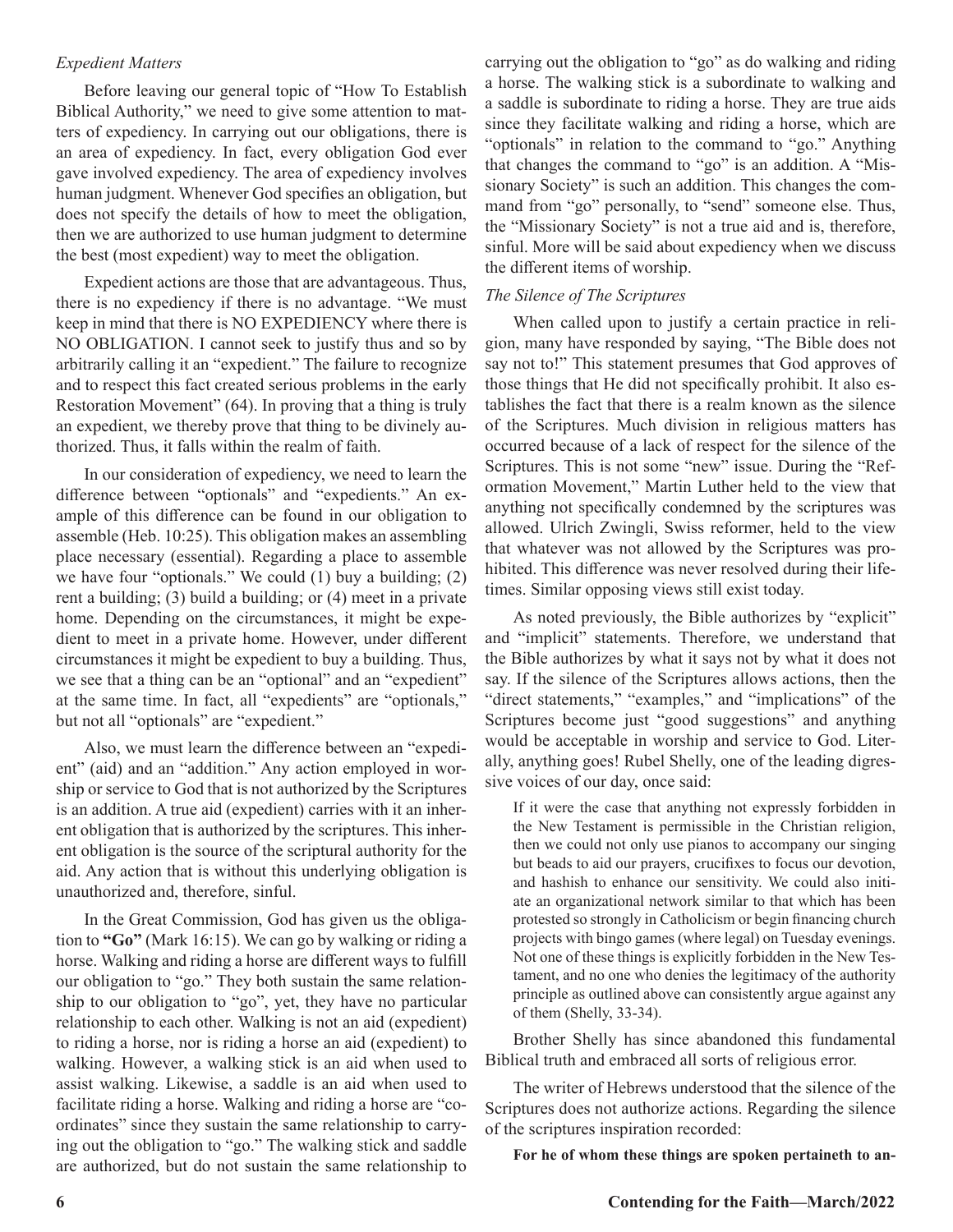**other tribe, of which no man gave attendance at the altar. For it is evident that our Lord sprang out of Judah; of which tribe Moses spake nothing concerning priesthood**  (Heb. 7:13,14).

Since the Law of Moses was "silent" regarding men from the tribe of Judah being a priest, it would have been sinful for Jesus to serve in that capacity under that Law. Thus, in order for Jesus to be High Priest under the Law, there would need to be a change in the Law (Heb. 7:12). Only God has the authority to change the Law. When men try to justify actions based upon the "silence of the Scriptures," they go beyond the Word of God and sin (Gal. 1:6-10; John 9-11). We must observe only that which the Lord has commanded (Mat. 28:20).

### **AUTHORIZED ACTS OF WORSHIP**

Now that we have established that God has always regulated worship and how the Bible authorizes, we turn our attention to the specific acts of worship. These specific acts of worship were set forth previously in the following proposition, "The New Testament authorizes only singing, praying, teaching, giving, and partaking of the Lord's Supper as acceptable acts of worship." Remember, our discussion of worship will deal primarily with the collective worship of the saints on the Lord's Day.

#### *The Bible Authorizes Singing As Worship*

According the New Testament, Christians often worshiped God in song. Though Paul and Silas were beaten and imprisoned without cause, they lifted their voices in songs of praise to God (Acts 16:25). Later, Paul wrote, **"Speaking to yourselves in psalms and hymns and spiritual songs, singing and making melody in your heart to the Lord"** Eph. 5:19; cf. Col. 3:6). With heartfelt love, the Christian verbalizes his praise, thanksgiving, and faith to God (among other things) through singing. Through our singing, we **"... offer the sacrifice of praise to God continually, that is, the fruit of our lips giving thanks to his name"** (Heb. 13:15). Regarding Ephesians 5:19, Alan Highers wrote:

The plural imperative, amplified by the plural participles, embraced all of "the saints ...at Ephesus" to whom the epistle was addressed. Therefore, the effect is to involve all of them in the actions described. The force of the apostolic language may be stated as follows: ALL of you speaking, ALL of you singing, ALL of you making melody, ALL of you giving thanks, ALL of you submitting yourselves.

Further, in addition to the fact that all of the Ephesians were implicated in the "singing" and "making melody," the text says the "speaking" in psalms, hymns, and spiritual songs is "to yourselves" or "one to another," (*ASV*, 1901). The word is *heautois* to which Thayer ascribes the significance of "reciprocally, mutually, one another." Some have tried to bend "one to another" to mean one singing a solo to another who is listening passively. But such a construction misses the mutuality demanded by the reciprocal pronoun. Dana and Mantey speak of an "interchange" of action characteristic of reciproThe passage in Colossians also uses the reciprocal pronoun in urging the brethren to "admonish one another." Thus, when two or more are gathered together, only congregational singing is authorized as worship. This pattern of reciprocal action is to be followed whenever and wherever two or more Christians gather to worship God in song.

### *The Bible Authorizes Praying As Worship*

One of the most common expressions of worship is prayer (Acts 2:42). In prayer, Christians verbalize their reverence to God. By taking their petition before God, Christians acknowledge their complete dependence upon Him (2 Cor. 12:7-10; 1 Pet. 5:5-7). The daily lives of the early Christians were filled with prayer (1 The. 5:17).

It is only natural that corporate worship would include public prayer. The Scriptures place the responsibility of leading understandable prayers in the assembly upon faithful men (1 Tim. 2:8; 1 Cor. 14-16). This pattern for prayer is to be followed whenever and wherever Christian men and woman assemble for worship.

### *The Bible Authorizes Teaching As Worship*

Teaching and preaching is a form of worship. Paul viewed his preaching ministry as a form of religious devotion comparable to priestly service in the temple. Such is the significance of the terms "minister" (*leitourgos*), "ministering" (*hierourgeo*) and "offering up" (*prosphera*), as employed in Romans 15:15-16. When early Christians came together, they studied God's Word. This often meant listening to preaching, but would include public reading of divinely inspired books (Acts 2:42; 20:7; Col. 4:16). It must be understood (by the congregation and the preacher) that the preacher is the spokesman of God (cf. 1 The. 2:13). The preacher is not there to promote himself or give a performance, but is most effective when God and His Word are given preeminence. True preaching will **"be instant in season, out of season; reprove, rebuke, exhort with all longsuffering and doctrine"** (2 Tim. 4:2).

Christians engage in worship during the delivery of a sermon when they: (1) acknowledge in their hearts that the preaching is from God (1 Pet. 4:11); and (2) intend to heed and obey the Word. However, no worship happens when the preacher engages in entertainment or the listeners view the sermon as a speech to be evaluated. Only when the Word of God is planted in the hearts of sincere Christians will the Lord's church grow (Luke 8:11-15).

### *The Bible Authorizes Giving As Worship*

In order to support the various works of the church, the early Christians followed the pattern of contributing weekly to a common treasury (1 Cor. 16:1-2). These funds were used to support the preaching of the Gospel and relieve destitute people (Phi. 4:15; Rom. 10:15; Acts. 11:29.30; 2 Cor. 9:13).